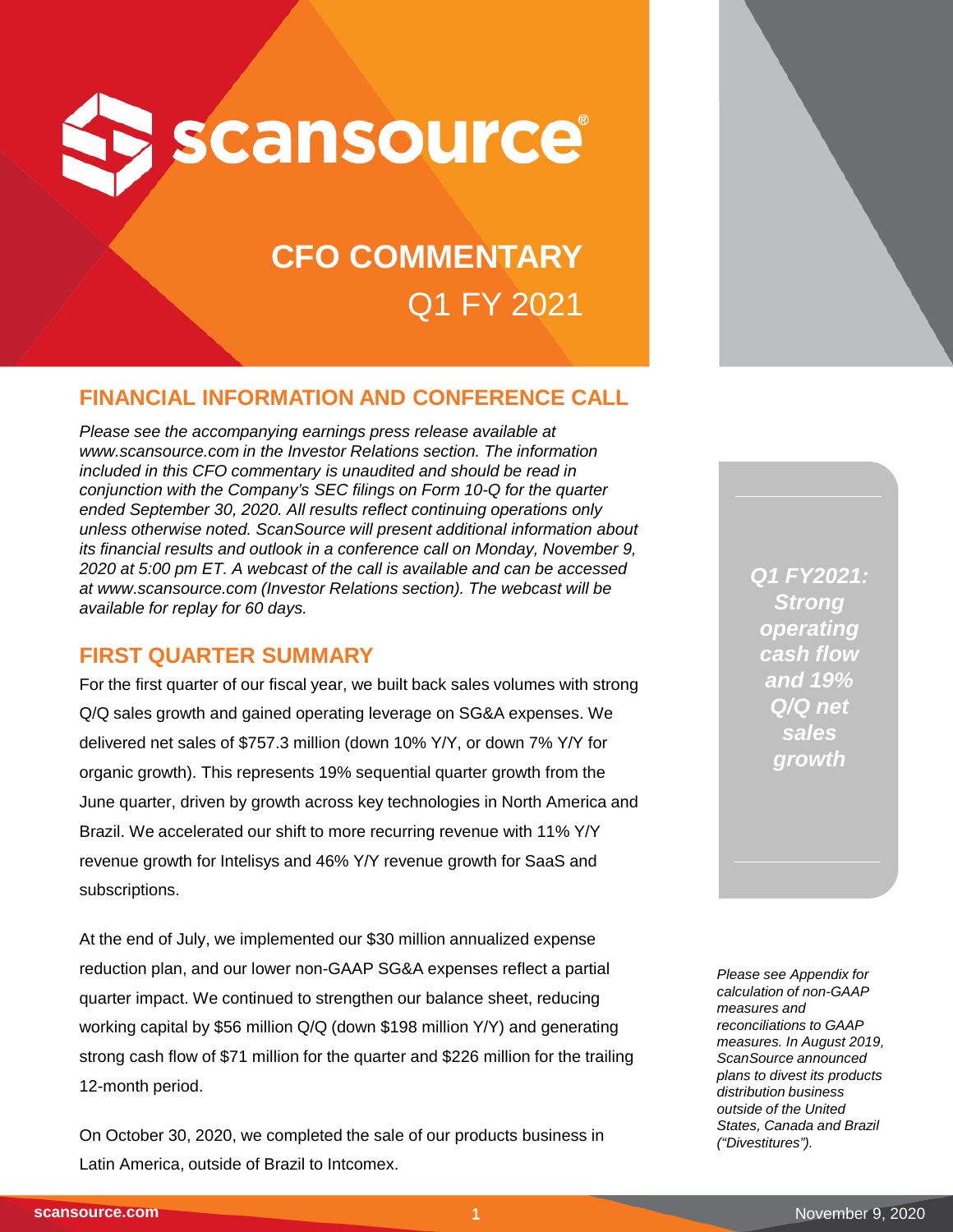

# **QUARTERLY HIGHLIGHTS**

| \$ in millions, except EPS  | <b>Q1 FY21</b> | <b>Q4 FY20</b> | <b>Q1 FY20</b> | Q/Q<br>Change | Y/Y<br>Change |
|-----------------------------|----------------|----------------|----------------|---------------|---------------|
| Net sales                   | \$757.3        | \$636.5        | \$842.7        | $+19%$        | $-10%$        |
| Gross profit                | \$80.8         | \$74.1         | \$98.5         | $+9%$         | -18%          |
| Gross profit margin %       | 10.7%          | 11.7%          | 11.7%          | -98 bps       | $-103 bps$    |
| SG&A expenses               | \$62.1         | \$58.2         | \$68.5         | $+7%$         | $-9%$         |
| Non-GAAP SG&A expenses      | \$61.6         | \$62.6         | \$67.8         | $-2%$         | $-9%$         |
| Operating income            | \$1.6          | (\$113.4)      | \$19.5         | n/m           | $-92%$        |
| Operating income %          | 0.2%           | $-17.8%$       | 2.3%           | n/m           | $-210$ bps    |
| Non-GAAP operating income   | \$15.8         | \$8.2          | \$27.4         | $+92%$        | -43%          |
| Non-GAAP operating income % | 2.1%           | 1.3%           | 3.3%           | $+79$ bps     | $-117$ bps    |
| GAAP net income             | (\$0.1)        | (\$108.9)      | \$12.3         | n/m           | n/m           |
| Non-GAAP net income         | \$10.7         | \$4.9          | \$18.5         | $+120%$       | $-42%$        |
| <b>GAAP diluted EPS</b>     | (\$0.01)       | (\$4.29)       | \$0.48         | n/m           | n/m           |
| Non-GAAP diluted EPS        | \$0.42         | \$0.19         | \$0.72         | $+121%$       | $-42%$        |

- Net sales of \$757.3 million, up 19% Q/Q; down 10% Y/Y
	- FX impact of \$(25) million; organic growth down 7% Y/Y
	- Lower Y/Y sales volumes from the COVID-19 pandemic
	- Q/Q growth across key technologies in North America and Brazil
	- Intelisys revenue up 11% Y/Y; SaaS/subscription revenue grew 46% Y/Y
- Gross profit margin of 10.7%
	- Reflects lower supplier program recognition
	- Lower margin sales mix, including large deals
- GAAP operating income, net income and diluted EPS reflect \$8.3M of restructuring costs
- Non-GAAP SG&A expenses down 9.1% Y/Y, reflecting partial quarter impact for \$30 million annualized expense reduction program
- Non-GAAP operating income of \$15.8 million
	- Decreases primarily from lower Y/Y sales volumes and lower margin from sales mix
	- Partially offset by lower SG&A expenses

 $\overline{\phantom{0}}$ 

*Organic growth, a non-GAAP measure, reflects reported sales growth less impacts from foreign currency translation and acquisitions. Non-GAAP operating income, non-GAAP net income, and non-GAAP diluted EPS exclude amortization of intangibles, change in fair value of contingent consideration, impairment charges, restructuring charges, acquisition/divestiture costs, and other non-GAAP items.*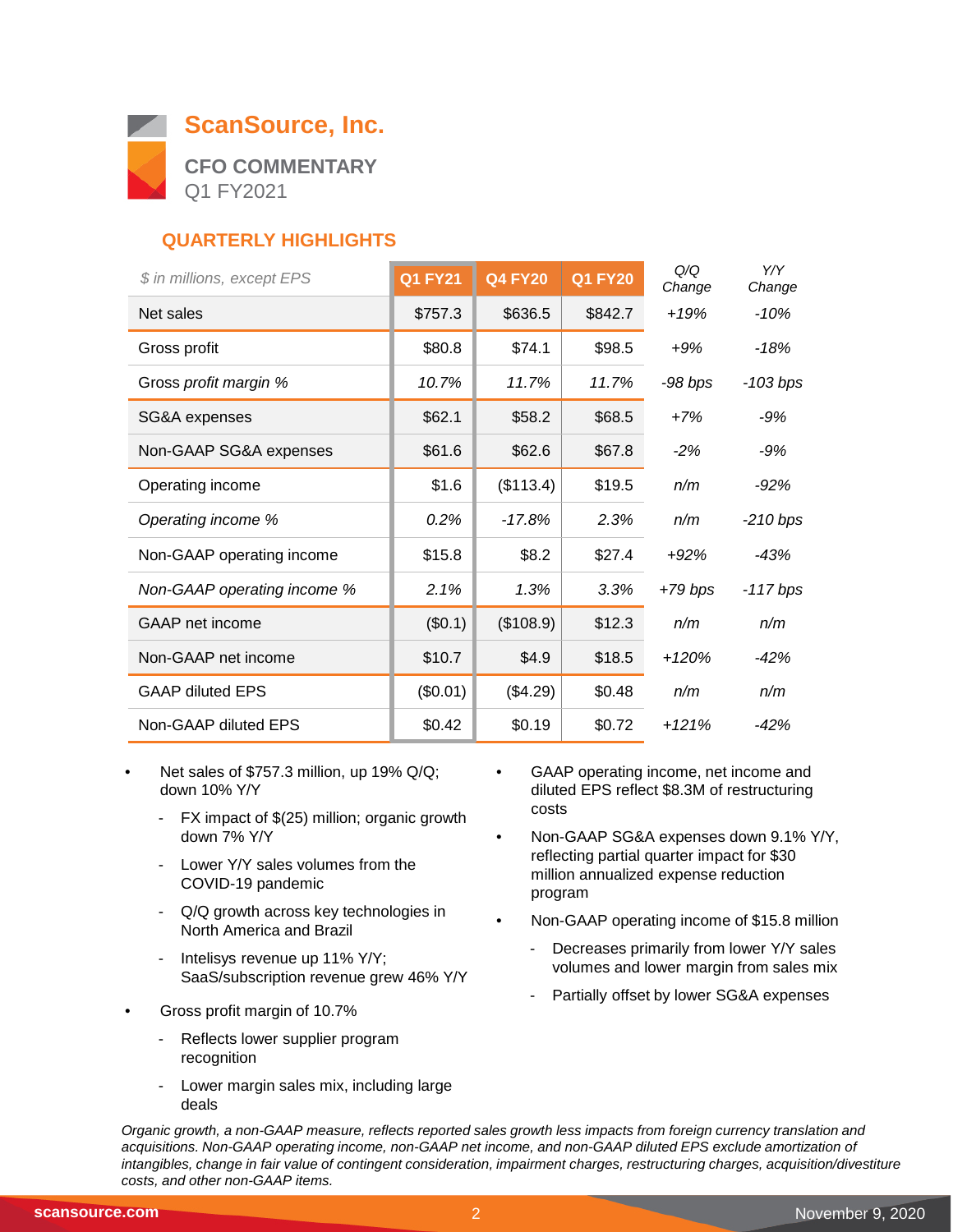

# **WORLDWIDE BARCODE, NETWORKING & SECURITY**

| \$ in millions              | <b>Q1 FY21</b> | <b>Q4 FY20</b> | <b>Q1 FY20</b> |
|-----------------------------|----------------|----------------|----------------|
| Net sales                   | \$523.6        | \$447.8        | \$581.2        |
| Gross profit                | \$41.1         | \$37.3         | \$50.3         |
| Gross profit margin %       | 7.8%           | 8.3%           | 8.7%           |
| Operating income            | \$2.1          | \$(112.7)      | \$11.1         |
| Operating income %          | 0.4%           | $(25.2)\%$     | 1.9%           |
| Non-GAAP operating income   | \$4.1          | \$3.7          | \$13.0         |
| Non-GAAP operating income % | 0.8%           | 0.8%           | 2.2%           |

**Net Sales***, \$ in millions*

**Y/Y Growth -10%** *Y/Y Organic Growth -8.6%*



- Net sales of \$523.6 million, up 17% Q/Q; down 10% Y/Y (organic growth down 9% Y/Y)
	- Lower Y/Y volumes from the COVID-19 pandemic; strong growth in Brazil across technologies
	- Q/Q growth across key technologies including mobility, selfcheckout, and video surveillance
- Gross profit margin of 7.8%, down both Y/Y and Q/Q
	- Lower supplier program recognition
	- Lower margin sales mix, including large deals
- Operating income and non-GAAP operating income lower Y/Y
	- Reflects lower gross profits from lower sales volumes and gross profit margin declines

*Organic growth, a non-GAAP measure, reflects reported sales growth less impacts from foreign currency translation and acquisitions. Non-GAAP operating income excludes amortization of intangibles, impairment charges and other non-GAAP items.*

 **\$700**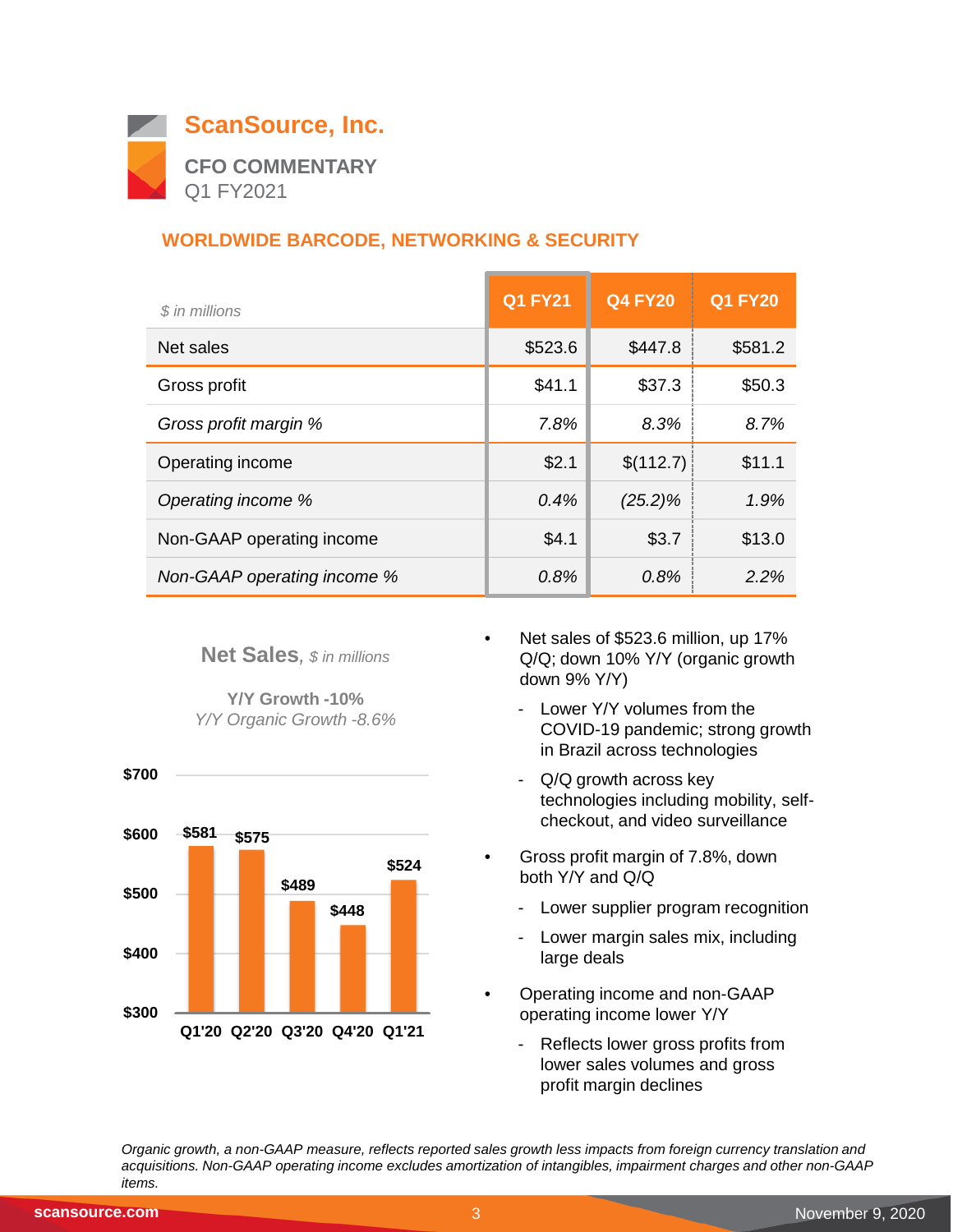

# **WORLDWIDE COMMUNICATIONS & SERVICES**

| \$ in millions                     | <b>Q1 FY21</b> | <b>Q4 FY20</b> | <b>Q1 FY20</b> |
|------------------------------------|----------------|----------------|----------------|
| Net sales                          | \$233.8        | \$188.6        | \$261.5        |
| Gross profit                       | \$39.7         | \$36.9         | \$48.2         |
| Gross profit margin %              | 17.0%          | 19.5%          | 18.4%          |
| Operating income                   | \$8.3          | \$0.5          | \$9.2          |
| Operating income %                 | 3.5%           | 0.3%           | 3.5%           |
| Non-GAAP operating income          | \$11.7         | \$4.5          | \$14.4         |
| Non-GAAP operating <i>income</i> % | 5.0%           | 2.4%           | 5.5%           |

#### **Net Sales***, \$ in millions*

**Y/Y Growth -11%** *Y/Y Organic Growth -4%*



- Net sales of \$234 million, up 24% Q/Q; down 11% Y/Y (organic growth down 4% Y/Y)
	- Lower Y/Y sales volume from the COVID-19 pandemic
	- Strong growth in Brazil across technologies
	- Record net sales for Intelisys master agency, up 11% Y/Y
- Gross profit margin of 17.0%
	- Lower supplier program recognition
- Non-GAAP operating income of \$11.7 million
	- Y/Y decrease from lower sales volume and lower margin
	- Partially offset by lower SG&A expenses

*Organic growth, a non-GAAP measure, reflects reported sales growth less impacts from foreign currency translation and acquisitions. Non-GAAP operating income excludes amortization of intangibles, change in fair value of contingent consideration, impairment charges, and other non-GAAP items.*

 **\$400**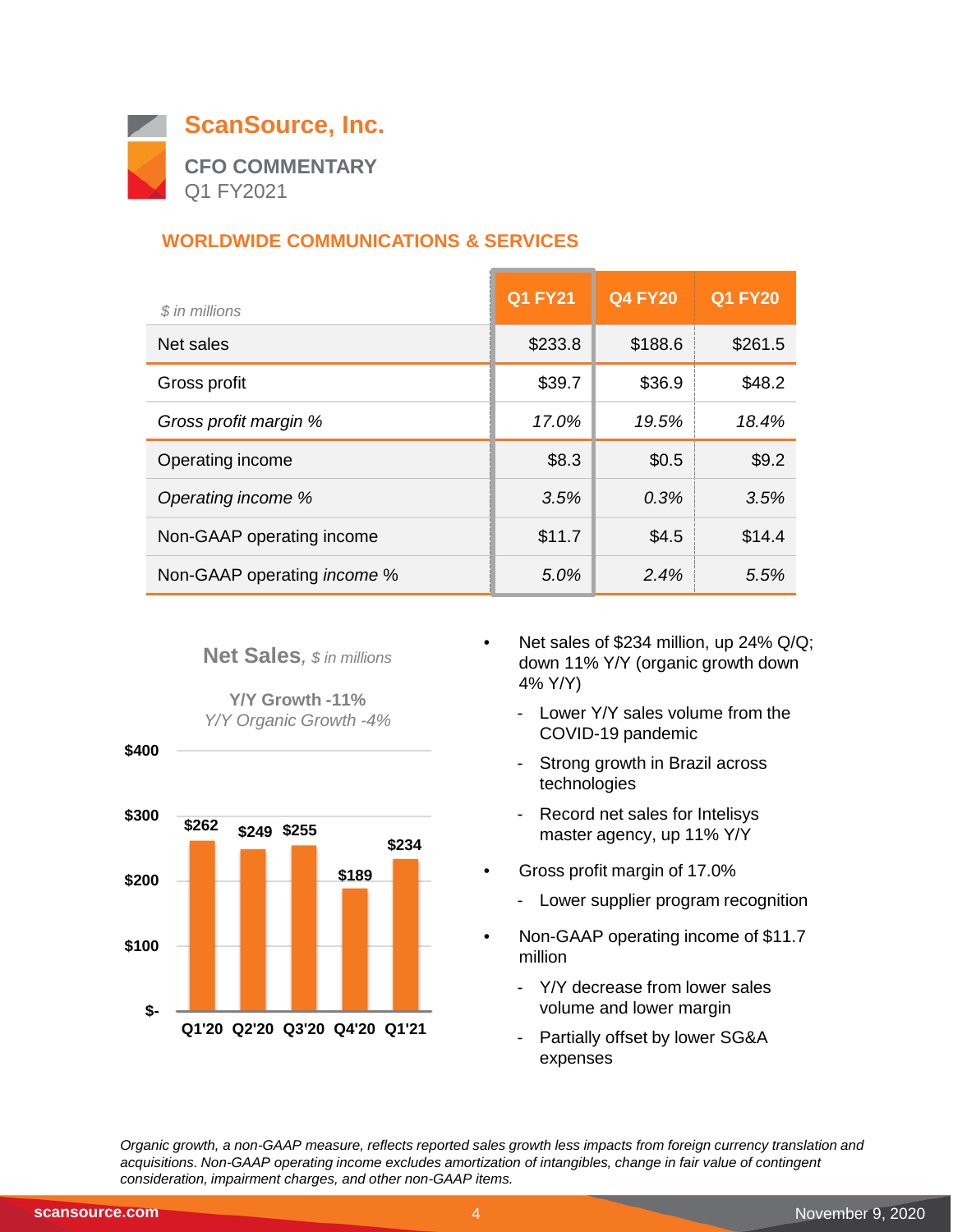

# **WORKING CAPITAL**

| \$ in millions                        | <b>Q1 FY21</b> | <b>Q4 FY20</b> | <b>Q1 FY20</b> |
|---------------------------------------|----------------|----------------|----------------|
| Accounts receivable (Q/E)             | \$509.8        | \$443.2        | \$567.9        |
| Days sales outstanding in receivables | 61             | 63             | 61             |
| Inventory $(Q/E)$                     | \$423.1        | \$454.9        | \$599.6        |
| Inventory turns                       | 6.2            | 4.5            | 5.2            |
| Accounts payable (Q/E)                | \$544.9        | \$454.2        | \$581.7        |
| Paid for inventory days*              | (7.2)          | 10.9           | 9.3            |
| Working capital (Q/E) (AR+INV-AP)     | \$388.0        | \$443.8        | \$585.8        |

*\* Paid for inventory days represent Q/E inventory days less Q/E accounts payable days*

- Working capital of \$388.0 million, down 13% Q/Q and down 34% Y/Y
	- Decreases from lower inventory levels
- Days sales outstanding in receivables of 61 days, in line with typical levels
- Inventory of \$423.1 million, down 7% Q/Q and down 29% Y/Y
	- Inventory turns increased to 6.2x
- Paid for inventory days of (7.2) driven by reduction in inventory and timing of accounts payable

 $\overline{\phantom{0}}$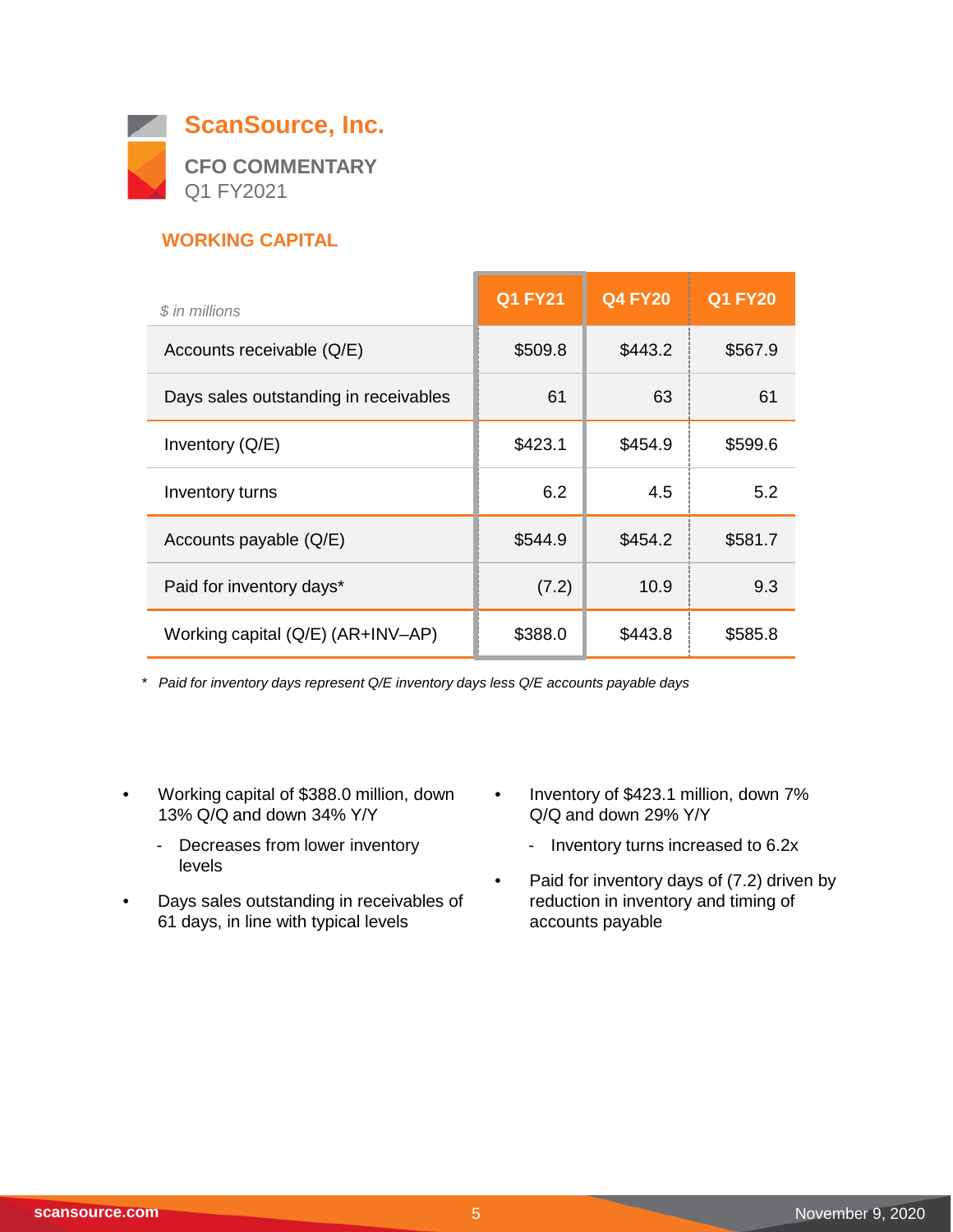

# **CASH FLOW AND BALANCE SHEET HIGHLIGHTS**

| \$ in millions                                                                         | <b>Q1 FY21</b> | <b>Q4 FY20</b> | <b>Q1 FY20</b> |
|----------------------------------------------------------------------------------------|----------------|----------------|----------------|
| Adjusted EBITDA (QTR)*                                                                 | \$19.7         | \$12.3         | \$31.9         |
| Adjusted ROIC (QTR)*                                                                   | 8.4%           | 4.0%           | 9.6%           |
| Operating cash flow (QTR)                                                              | \$71.2         | \$74.0         | \$27.6         |
| Operating cash flow, trailing 12 months                                                | \$225.6        | \$182.0        | (\$18.6)       |
| Cash and cash equivalents (Q/E), including<br>discontinued operations                  | \$55.6         | \$34.5         | \$25.9         |
| Debt (Q/E), including discontinued operations                                          | \$168.7        | \$247.0        | \$370.3        |
| Net debt, including discontinued operations to<br>adjusted EBITDA, trailing 12 months* | 1.3x           | 2.2x           | 2.4x           |
| Shares repurchased $-$ # of shares (QTR)                                               | --             |                | 168,068        |
| Shares repurchased - dollars (QTR)                                                     | --             |                | \$5.4          |
| Remaining share repurchase authorization<br>(as of $Q/E$ )                             | --             |                |                |

*\* Excludes non-GAAP adjustments and change in fair value of contingent consideration*

- Adjusted EBITDA of \$19.7 million
	- Up 60% Q/Q from higher sales volumes and lower SG&A expenses
	- Down 38% Y/Y primarily from lower sales volumes
- Operating cash flow of \$71.2 million for the quarter and \$225.6 million for the trailing-12 months
	- Primarily from lower working capital, including higher accounts payable and lower inventory
- Cash and cash equivalent balances from continuing operations of \$49.9 million at 9/30/20, including \$38.2 million held outside of the U.S.
- Net debt to trailing 12-month adjusted EBITDA is 1.3x (target range:1.5x to 2.5x)

 $\overline{\phantom{0}}$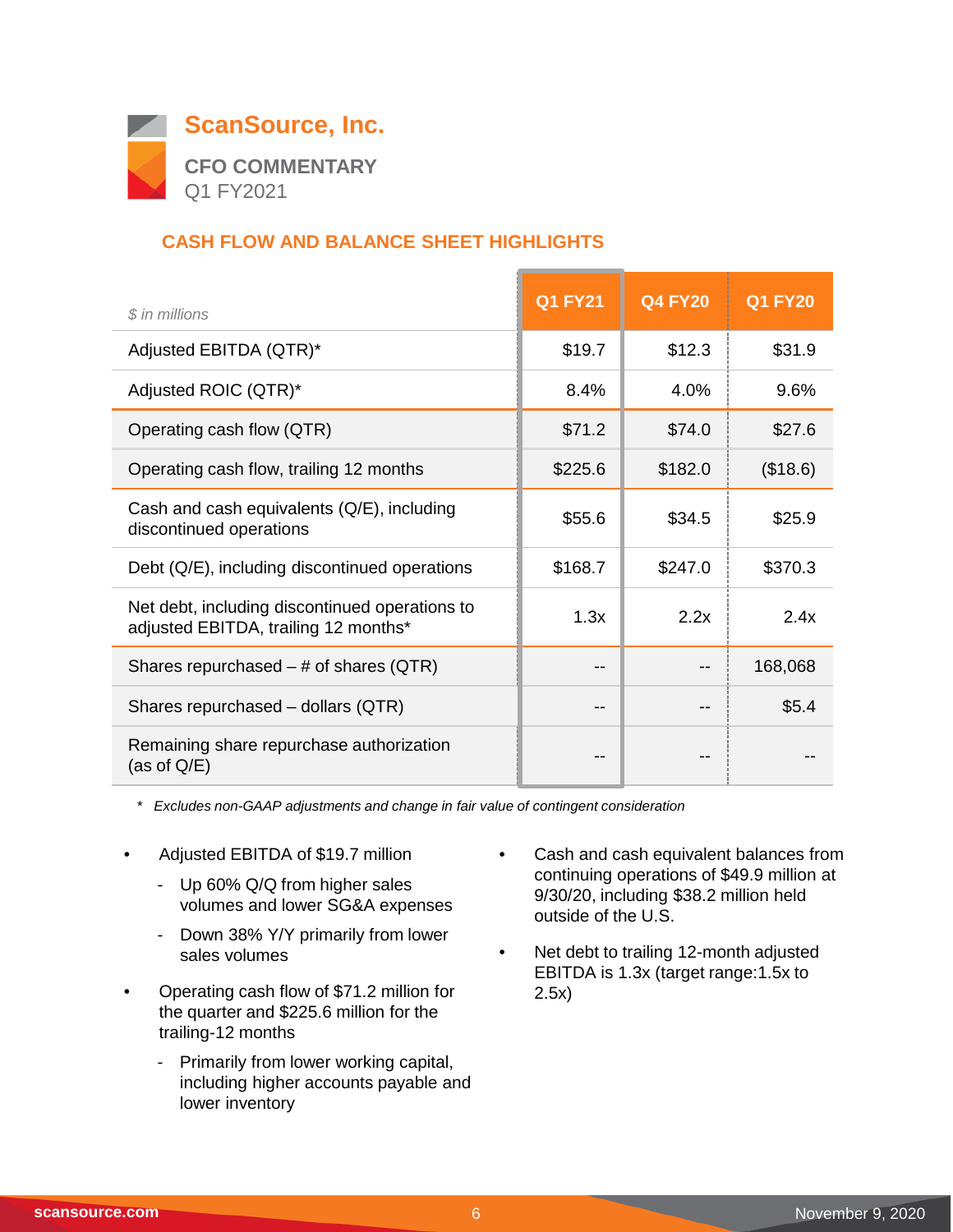

#### **FORWARD-LOOKING STATEMENTS**

This CFO Commentary contains certain comments that are "forward-looking" statements, including statements about the Divestitures, impact of the COVID-19 pandemic and our operating strategies that involve plans, strategies, economic performance and trends, projections, expectations, costs or beliefs about future events and other statements that are not descriptions of historical facts. Forwardlooking information is inherently subject to risks and uncertainties.

Any number of factors could cause actual results to differ materially from anticipated or forecasted results, including but not limited to, the impact of the COVID-19 pandemic on our operations and financial condition and the potential prolonged economic weakness brought on by COVID-19, our ability to complete the Divestitures on acceptable terms or otherwise dispose of the operations, the failure to manage and implement our organic growth strategy, credit risks involving our larger customers and suppliers, changes in interest and exchange rates and regulatory regimes impacting our international operations, risk to our business from a cyber-security attack, a failure of our IT systems, failure to hire and retain quality employees, loss of our major customers, termination of our relationship with key suppliers or a significant modification of the terms under which we operate with a key supplier, changes in our operating strategy, and other factors set forth in the "Risk Factors" contained in our annual report on Form 10-K for the year ended June 30, 2020, and subsequent reports on Form 10-Q, filed with the Securities and Exchange Commission ("SEC").

Although ScanSource believes the expectations in its forward-looking statements are reasonable, it cannot guarantee future results, levels of activity, performance or achievement. ScanSource disclaims any obligation to update or revise any forwardlooking statements, whether as a result of new information, future events, or otherwise, except as may be required by law.

#### **NON-GAAP FINANCIAL INFORMATION**

In addition to disclosing results that are determined in accordance with United States Generally Accepted Accounting Principles ("GAAP"), the Company also discloses certain non-GAAP measures, including non-GAAP operating income, non-GAAP operating income margin, non-GAAP net income, non-GAAP diluted EPS, non-GAAP net sales, non-GAAP gross profit, non-GAAP gross margin, non-GAAP SG&A expenses, adjusted EBITDA, ROIC and net sales excluding the Divestitures less impacts from foreign currency translation and acquisitions (organic growth). A reconciliation of the Company's non-GAAP financial information to GAAP financial information is provided in the Appendix and in the Company's Form 8-K, filed with the SEC, with the quarterly earnings press release for the period indicated.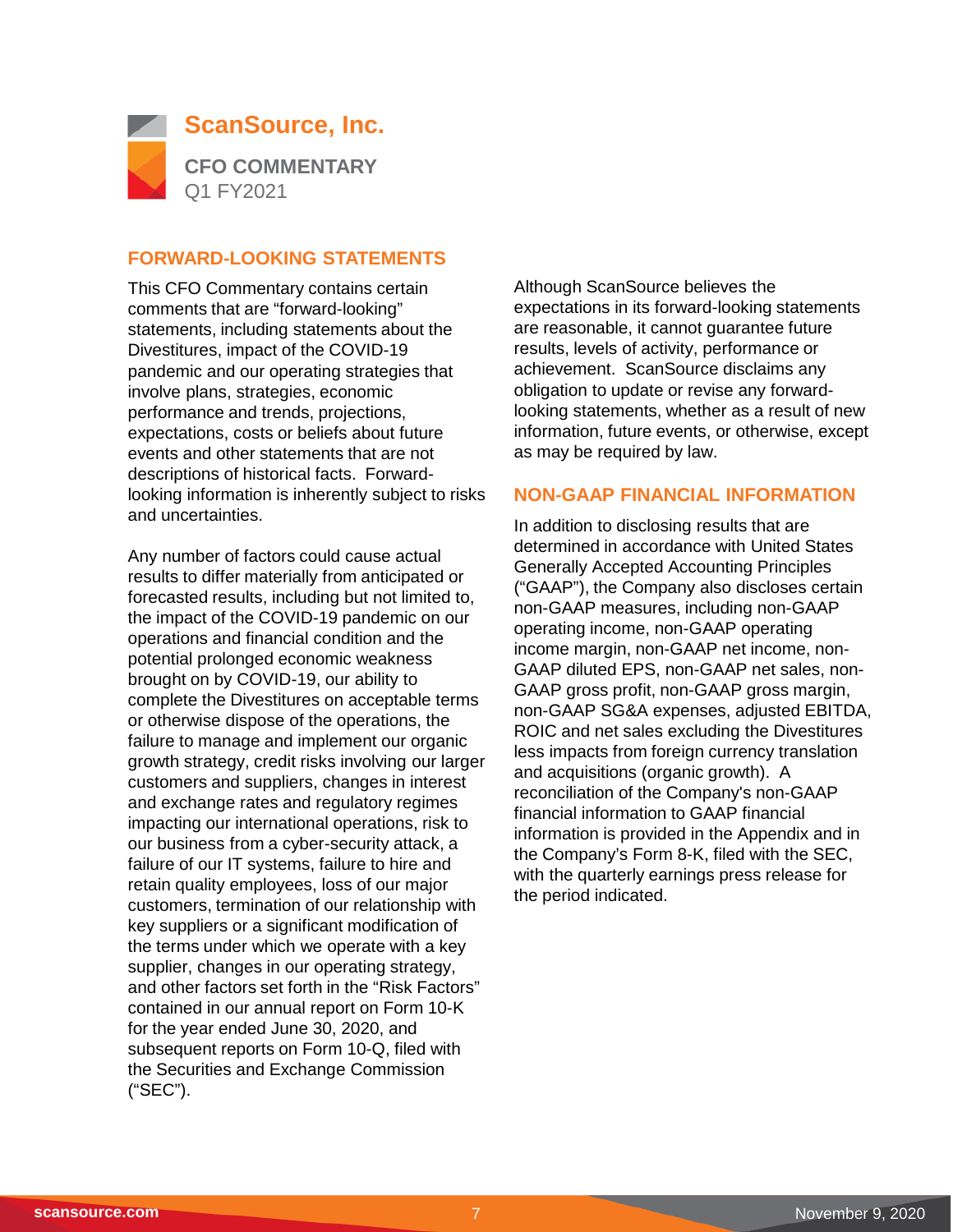# **ScanSource, Inc. CFO COMMENTARY** Q1 FY2021

#### **APPENDIX: RECONCILIATIONS FOR NON-GAAP FINANCIAL INFORMATION**

#### **5-Quarter Financial Summary - for continuing operations**

#### *(\$ in thousands, except per share data)*

|                                        | Q4 FY20<br>Q3 FY20<br>Q1 FY21 |         | Q2 FY20       | Q1 FY20       | Q/Q          | <b>Y/Y</b>      |             |              |
|----------------------------------------|-------------------------------|---------|---------------|---------------|--------------|-----------------|-------------|--------------|
| Select reported GAAP measures:         |                               |         |               |               |              |                 |             |              |
| Net sales                              | \$                            | 757,342 | \$<br>636,450 | \$<br>744,584 | \$ 823,999   | \$842,701       | 19%         | $(10)\%$     |
| Gross profit                           | \$                            | 80,779  | \$<br>74,147  | \$<br>84,579  | \$<br>98,319 | \$<br>98,525    | 9%          | (18)%        |
| Gross profit margin %                  |                               | 10.7%   | 11.7 %        | 11.4 %        | 11.9 %       | 11.7 %          | $(98.4)$ bp | $(102.6)$ bp |
| SG&A expenses                          | \$                            | 62.112  | \$<br>58,192  | \$<br>65.140  | \$<br>68.106 | \$<br>68.532    | 7%          | (9)%         |
| Operating (loss) income                | \$                            | 1,634   | \$(113, 439)  | \$<br>10,393  | \$<br>18,566 | \$<br>19,513    | n/m         | (92)%        |
| Operating income %                     |                               | 0.22%   | $(17.82)\%$   | 1.40 %        | 2.25%        | 2.32%           | n/m         | $(210.0)$ bp |
| Net (loss) income                      | \$                            | (115)   | \$(108, 859)  | \$<br>5,715   | \$<br>11,626 | \$<br>12,291    | n/m         | n/m          |
| <b>Diluted EPS</b>                     | \$                            | (0.01)  | \$<br>(4.29)  | \$<br>0.22    | \$<br>0.46   | \$<br>0.48      | n/m         | n/m          |
| Select reported Non-GAAP measures: (a) |                               |         |               |               |              |                 |             |              |
| Net sales                              | \$                            | 757,342 | \$<br>636,450 | \$<br>744,584 | \$ 823,999   | \$ 842,701      | 19%         | (10)%        |
| Gross profit                           | \$                            | 80,779  | \$<br>74,147  | \$<br>84,579  | \$<br>98,319 | \$<br>98,525    | 9%          | (18)%        |
| Non-GAAP SG&A expenses                 | \$                            | 61,614  | \$<br>62,624  | \$<br>66,679  | \$<br>66.955 | \$<br>67,775    | (2)%        | (9)%         |
| Non-GAAP Operating income              | \$                            | 15,769  | \$<br>8,219   | \$<br>14,800  | \$<br>28,469 | \$<br>27,449    | 92%         | (43)%        |
| Non-GAAP operating income %            |                               | 2.08 %  | 1.29 %        | 1.99 %        | 3.45%        | 3.26%           | 79.1 bp     | $(117.5)$ bp |
| Non-GAAP Net income                    | \$                            | 10,698  | \$<br>4,857   | \$<br>9,243   | \$<br>19,406 | \$<br>18,451    | 120%        | (42)%        |
| Non-GAAP Diluted EPS                   | \$                            | 0.42    | \$<br>0.19    | \$<br>0.35    | \$<br>0.77   | \$<br>0.72      | 121%        | (42)%        |
| <b>Adjusted EBITDA</b>                 | \$                            | 19.743  | \$<br>12,321  | \$<br>19,845  | \$<br>33,019 | \$<br>31,862    | 60%         | (38)%        |
| <b>Adjusted ROIC</b>                   |                               | 8.4 %   | 4.0%          | 6.0%          | 9.9%         | 9.6%            | 443.4 bp    | $(116.4)$ bp |
| Operating cash flow (QTR)              | \$                            | 71,225  | \$<br>73,953  | \$<br>25,348  | \$<br>55,104 | \$<br>27,630    | (4)%        | 158%         |
| Operating cash flow (TTM)              | \$                            | 225,630 | \$<br>182,035 | \$<br>142,534 | \$134,948    | \$<br>(18, 612) | 24%         | n/m          |

*(a) See page 9 through 11 of the Appendix for the calculation of non-GAAP measures and reconciliations to GAAP measures.*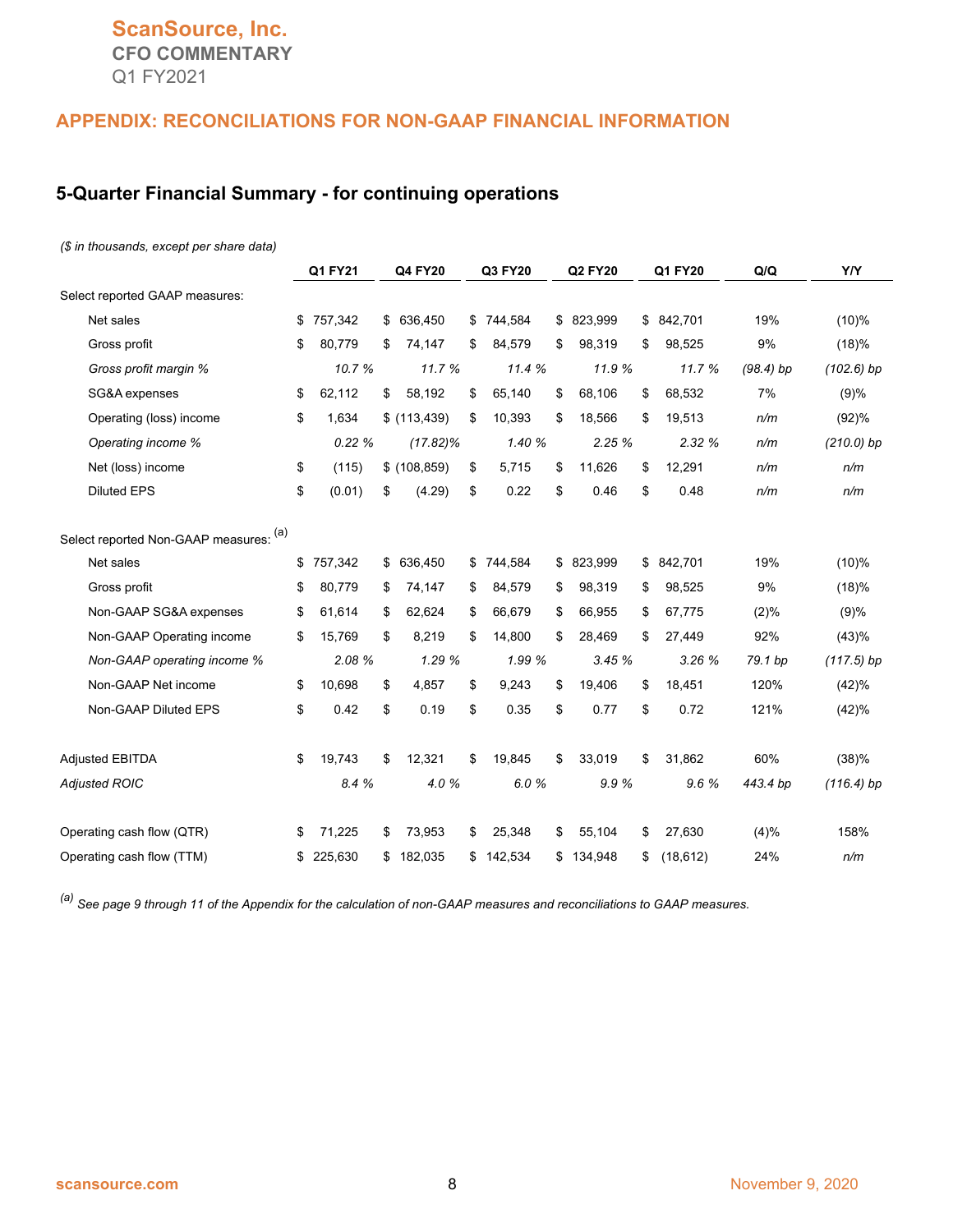#### **Operating Income, Pre-Tax Income, Net Income & EPS - QTR**

| (\$ in thousands)  | Quarter ended September 30, 2020 |      |                                       |     |                                                        |      |                                                              |  |                                     |                          |  |                         |
|--------------------|----------------------------------|------|---------------------------------------|-----|--------------------------------------------------------|------|--------------------------------------------------------------|--|-------------------------------------|--------------------------|--|-------------------------|
|                    | <b>Reported GAAP</b><br>measure  |      | Intangible<br>amortization<br>expense |     | Change in fair value<br>of contingent<br>consideration |      | Acquisition,<br>divestiture and<br>restructuring<br>costs(a) |  | Tax recovery, net                   | Impairment charges       |  | <b>Non-GAAP measure</b> |
| Net sales          | \$<br>757,342                    | - \$ |                                       | -\$ | $\overline{\phantom{0}}$                               | \$   | $\overline{\phantom{0}}$                                     |  | \$<br>$\overbrace{\phantom{12333}}$ | $\overline{\phantom{0}}$ |  | 757,342                 |
| Gross profit       | 80,779                           |      |                                       |     |                                                        |      |                                                              |  |                                     |                          |  | 80,779                  |
| SG&A expenses      | 62,112                           |      |                                       |     |                                                        |      | (498)                                                        |  |                                     |                          |  | 61,614                  |
| Operating income   | 1,634                            |      | 4,853                                 |     | 516                                                    |      | 8,766                                                        |  |                                     |                          |  | 15,769                  |
| Other expense, net | 1,796                            |      |                                       |     |                                                        |      |                                                              |  |                                     |                          |  | 1,796                   |
| Pre-tax income     | (162)                            |      | 4,853                                 |     | 516                                                    |      | 8,766                                                        |  |                                     |                          |  | 13,973                  |
| Net income         | (115)                            |      | 3,675                                 |     | 390                                                    |      | 6,748                                                        |  |                                     |                          |  | 10,698                  |
| <b>Diluted EPS</b> | \$<br>$(0.01)$ \$                |      | $0.14$ \$                             |     | 0.02                                                   | - \$ | 0.27                                                         |  | \$<br>$\overline{\phantom{0}}$      |                          |  | 0.42                    |

(a) Acquisition and divestiture costs totaled \$0.5 million for the quarter ended September 30, 2020 and are generally nondeductible for tax purposes. Restructuring costs totaled \$8.3 million for the quarter ended September

| (\$ in thousands)  | Quarter ended June 30, 2020 |                                 |    |                                       |    |                                                        |  |                                                              |      |                               |                                     |                         |
|--------------------|-----------------------------|---------------------------------|----|---------------------------------------|----|--------------------------------------------------------|--|--------------------------------------------------------------|------|-------------------------------|-------------------------------------|-------------------------|
|                    |                             | <b>Reported GAAP</b><br>measure |    | Intangible<br>amortization<br>expense |    | Change in fair value<br>of contingent<br>consideration |  | Acquisition,<br>divestiture and<br>restructuring<br>costs(a) |      | Tax recovery, net             | Impairment charges                  | <b>Non-GAAP measure</b> |
| Net sales          |                             | 636,450                         | \$ |                                       | \$ |                                                        |  | $\overline{\phantom{0}}$                                     |      | $\overline{\phantom{0}}$<br>ъ | \$<br>$\overbrace{\phantom{13333}}$ | 636,450                 |
| Gross profit       |                             | 74,147                          |    |                                       |    |                                                        |  |                                                              |      |                               |                                     | 74,147                  |
| SG&A expenses      |                             | 58,192                          |    |                                       |    |                                                        |  | (1, 311)                                                     |      | 5,743                         |                                     | 62,624                  |
| Operating income   |                             | (113, 439)                      |    | 4,946                                 |    | 674                                                    |  | 1,311                                                        |      | (5,743)                       | 120,470                             | 8,219                   |
| Other expense, net |                             | (489)                           |    |                                       |    | —                                                      |  |                                                              |      | 2,681                         |                                     | 2,192                   |
| Pre-tax income     |                             | (112,950)                       |    | 4,946                                 |    | 674                                                    |  | 1,311                                                        |      | (8, 424)                      | 120,470                             | 6,027                   |
| Net income         |                             | (108, 859)                      |    | 3,744                                 |    | 510                                                    |  | 1,311                                                        |      | (6, 247)                      | 114,398                             | 4,857                   |
| <b>Diluted EPS</b> |                             | $(4.29)$ \$                     |    | $0.15$ \$                             |    | $0.02$ \$                                              |  | 0.05                                                         | - \$ | $(0.25)$ \$                   | 4.51                                | 0.19<br>- \$            |

*(a) Acquisition and divestiture costs totaled \$1.3 million for the quarter ended June 30, 2020 and are generally nondeductible for tax purposes.*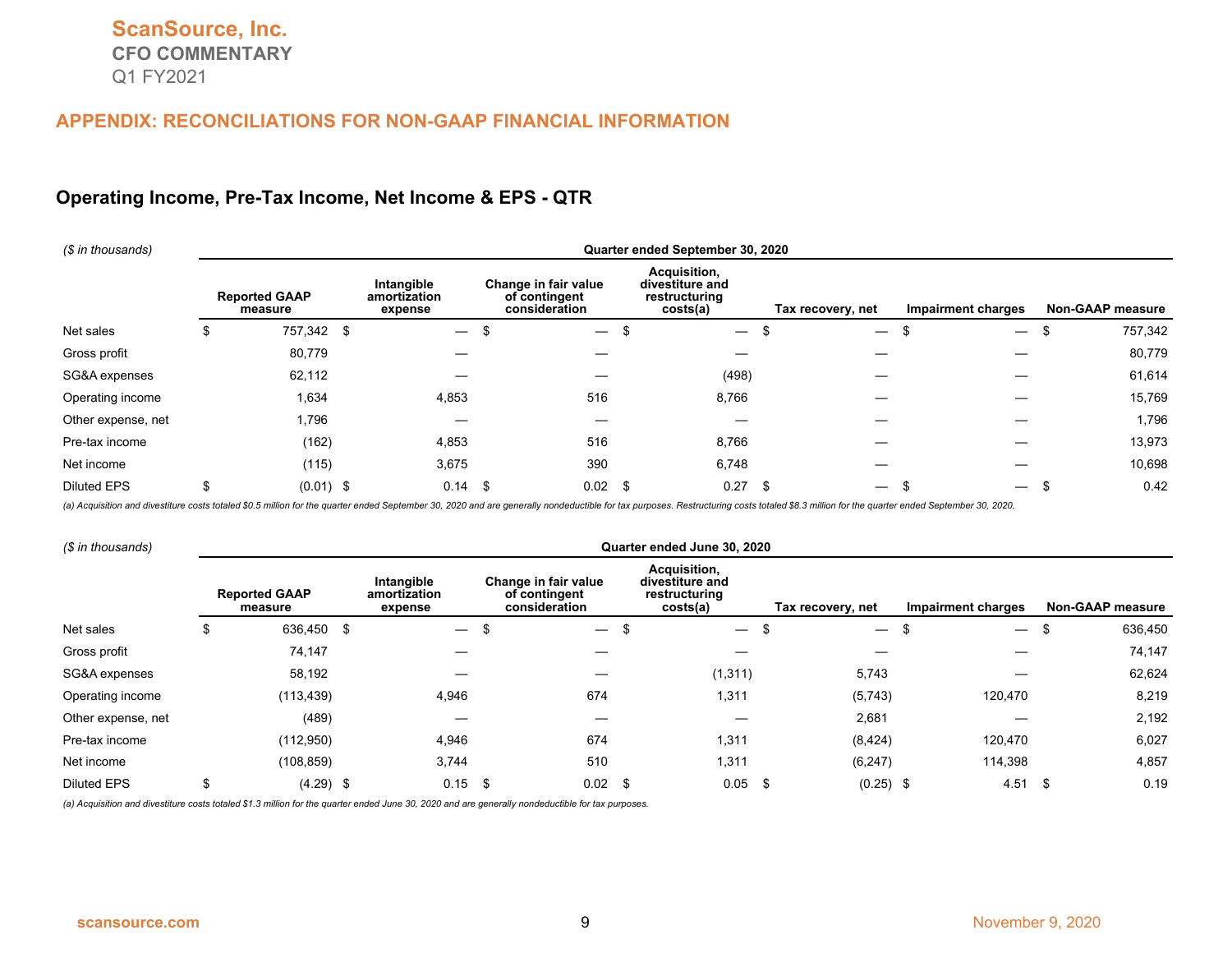#### **Operating Income, Pre-Tax Income, Net Income & EPS - QTR, continued**

| (\$ in thousands)  | Quarter ended March 31, 2020 |                                 |     |                                       |   |                                                        |   |                                                              |  |                                  |                          |                  |
|--------------------|------------------------------|---------------------------------|-----|---------------------------------------|---|--------------------------------------------------------|---|--------------------------------------------------------------|--|----------------------------------|--------------------------|------------------|
|                    |                              | <b>Reported GAAP</b><br>measure |     | Intangible<br>amortization<br>expense |   | Change in fair value<br>of contingent<br>consideration |   | Acquisition,<br>divestiture and<br>restructuring<br>costs(a) |  | Tax recovery, net                | Impairment charges       | Non-GAAP measure |
| Net sales          | \$                           | 744,584                         | \$  | $\overline{\phantom{0}}$              | £ |                                                        |   | $\overline{\phantom{m}}$                                     |  | $\overline{\phantom{m}}$<br>- 55 | $\overline{\phantom{m}}$ | 744,584<br>ъ     |
| Gross profit       |                              | 84,579                          |     |                                       |   |                                                        |   |                                                              |  |                                  |                          | 84,579           |
| SG&A expenses      |                              | 65,140                          |     |                                       |   |                                                        |   | (781)                                                        |  | 2,320                            |                          | 66,679           |
| Operating income   |                              | 10,393                          |     | 5,159                                 |   | 618                                                    |   | 950                                                          |  | (2,320)                          |                          | 14,800           |
| Other expense, net |                              | 1,881                           |     |                                       |   |                                                        |   |                                                              |  |                                  |                          | 1,881            |
| Pre-tax income     |                              | 8,513                           |     | 5,159                                 |   | 618                                                    |   | 950                                                          |  | (2,320)                          |                          | 12,920           |
| Net income         |                              | 5,715                           |     | 3,909                                 |   | 467                                                    |   | 906                                                          |  | (1,754)                          |                          | 9,243            |
| <b>Diluted EPS</b> | \$                           | 0.22                            | -\$ | $0.15$ \$                             |   | 0.02                                                   | ъ | 0.04                                                         |  | -\$<br>$(0.07)$ \$               | $\overline{\phantom{0}}$ | 0.35             |

(a) Acquisition and divestiture costs totaled \$0.8 million for the quarter ended March 31, 2020 and are generally nondeductible for tax purposes. Restructuring costs totaled \$0.2 million for the quarter ended March 31, 202

| (\$ in thousands)  | Quarter ended December 31, 2019 |                                 |     |                                       |      |                                                        |  |                                                              |  |                                      |                           |                         |
|--------------------|---------------------------------|---------------------------------|-----|---------------------------------------|------|--------------------------------------------------------|--|--------------------------------------------------------------|--|--------------------------------------|---------------------------|-------------------------|
|                    |                                 | <b>Reported GAAP</b><br>measure |     | Intangible<br>amortization<br>expense |      | Change in fair value<br>of contingent<br>consideration |  | Acquisition,<br>divestiture and<br>restructuring<br>costs(a) |  | Tax recovery, net                    | <b>Impairment charges</b> | <b>Non-GAAP measure</b> |
| Net sales          | S                               | 823,999                         | \$  | $\overline{\phantom{0}}$              | £    | $\overline{\phantom{0}}$                               |  | $\overline{\phantom{m}}$                                     |  | $\overline{\phantom{0}}$             | $\overline{\phantom{0}}$  | 823,999                 |
| Gross profit       |                                 | 98,319                          |     |                                       |      |                                                        |  |                                                              |  |                                      |                           | 98,319                  |
| SG&A expenses      |                                 | 68,106                          |     |                                       |      |                                                        |  | (1, 151)                                                     |  |                                      |                           | 66,955                  |
| Operating income   |                                 | 18,566                          |     | 5,310                                 |      | 3,176                                                  |  | 1,417                                                        |  |                                      |                           | 28,469                  |
| Other expense, net |                                 | 2,534                           |     |                                       |      |                                                        |  |                                                              |  |                                      |                           | 2,534                   |
| Pre-tax income     |                                 | 16,032                          |     | 5,310                                 |      | 3,176                                                  |  | 1,417                                                        |  |                                      |                           | 25,935                  |
| Net income         |                                 | 11,626                          |     | 4,032                                 |      | 2,401                                                  |  | 1,347                                                        |  |                                      |                           | 19,406                  |
| <b>Diluted EPS</b> | \$                              | 0.46                            | -\$ | 0.16                                  | - \$ | $0.09$ \$                                              |  | 0.05                                                         |  | -\$<br>$\overbrace{\phantom{13333}}$ |                           | 0.77                    |

(a) Acquisition and divestiture costs totaled \$1.2 million for the quarter ended December 31, 2019 and are generally nondeductible for tax purposes. Restructuring costs totaled \$0.3 million for the quarter ended December 3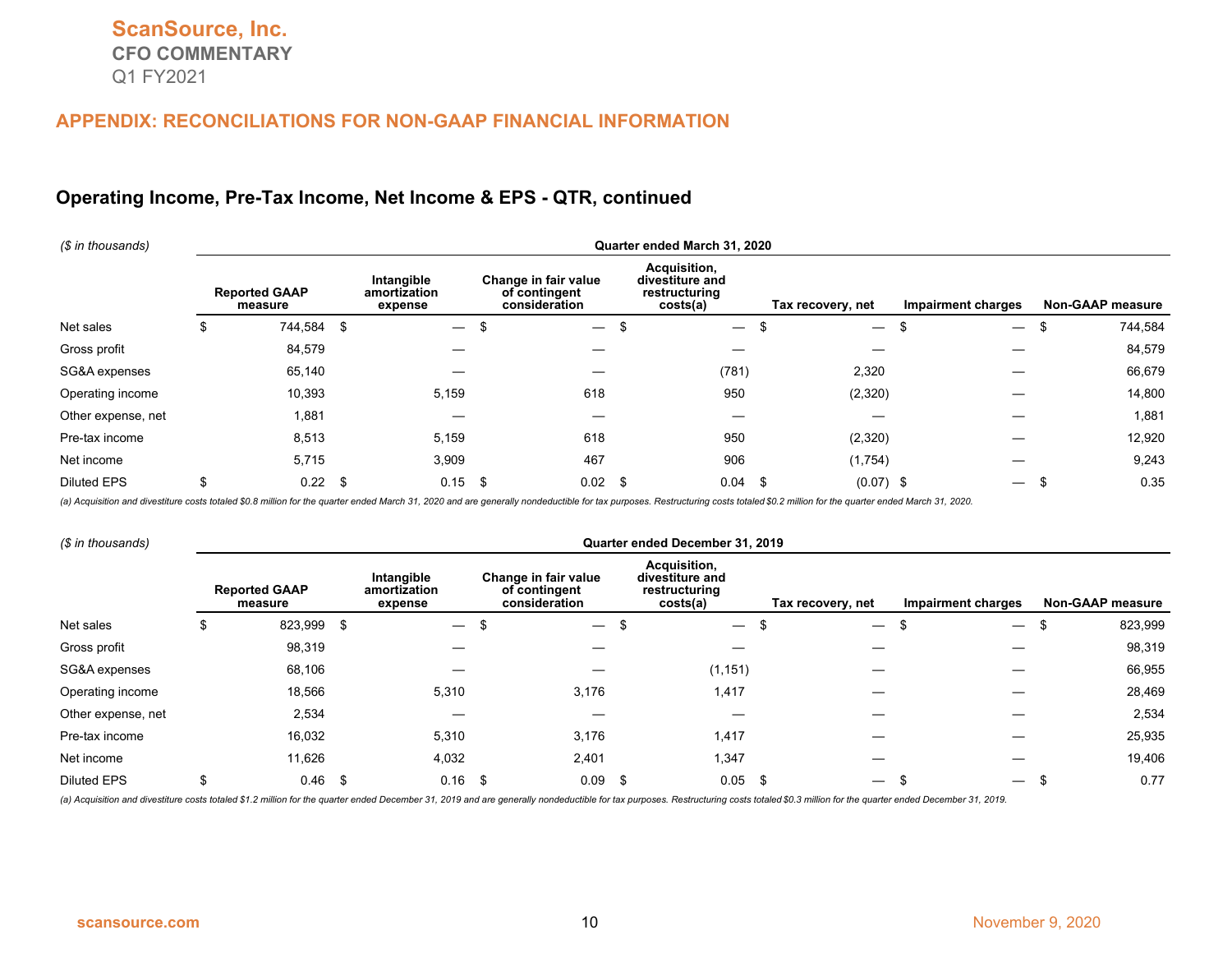## **Operating Income, Pre-Tax Income, Net Income & EPS - QTR, continued**

| (\$ in thousands)  | Quarter ended September 30, 2019 |                                 |     |                                       |      |                                                        |      |                                                              |  |                                |                                |                         |
|--------------------|----------------------------------|---------------------------------|-----|---------------------------------------|------|--------------------------------------------------------|------|--------------------------------------------------------------|--|--------------------------------|--------------------------------|-------------------------|
|                    |                                  | <b>Reported GAAP</b><br>measure |     | Intangible<br>amortization<br>expense |      | Change in fair value<br>of contingent<br>consideration |      | Acquisition,<br>divestiture and<br>restructuring<br>costs(a) |  | Tax recovery, net              | Impairment charges             | <b>Non-GAAP measure</b> |
| Net sales          |                                  | 842,701                         | \$  |                                       | ъ    | $\hspace{0.1mm}-\hspace{0.1mm}$                        | Ъ.   | $\overline{\phantom{m}}$                                     |  | ä.                             | \$<br>$\overline{\phantom{m}}$ | 842,701<br>\$           |
| Gross profit       |                                  | 98,525                          |     |                                       |      |                                                        |      |                                                              |  |                                |                                | 98,525                  |
| SG&A expenses      |                                  | 68,532                          |     |                                       |      |                                                        |      | (757)                                                        |  |                                |                                | 67,775                  |
| Operating income   |                                  | 19,513                          |     | 4,538                                 |      | 2,472                                                  |      | 926                                                          |  |                                |                                | 27,449                  |
| Other expense, net |                                  | 2,884                           |     |                                       |      | —                                                      |      |                                                              |  |                                |                                | 2,884                   |
| Pre-tax income     |                                  | 16,629                          |     | 4,538                                 |      | 2,472                                                  |      | 926                                                          |  |                                |                                | 24,565                  |
| Net income         |                                  | 12,291                          |     | 3,406                                 |      | 1,869                                                  |      | 885                                                          |  |                                |                                | 18,451                  |
| <b>Diluted EPS</b> |                                  | 0.48                            | -\$ | 0.13                                  | - \$ | 0.07                                                   | - \$ | 0.04                                                         |  | \$<br>$\overline{\phantom{0}}$ | $\overline{\phantom{m}}$       | 0.72                    |

(a) Acquisition and divestiture costs totaled \$0.8 million for the quarter ended September 30, 2019 and are generally nondeductible for tax purposes. Restructuring costs totaled \$0.2 million for the quarter ended September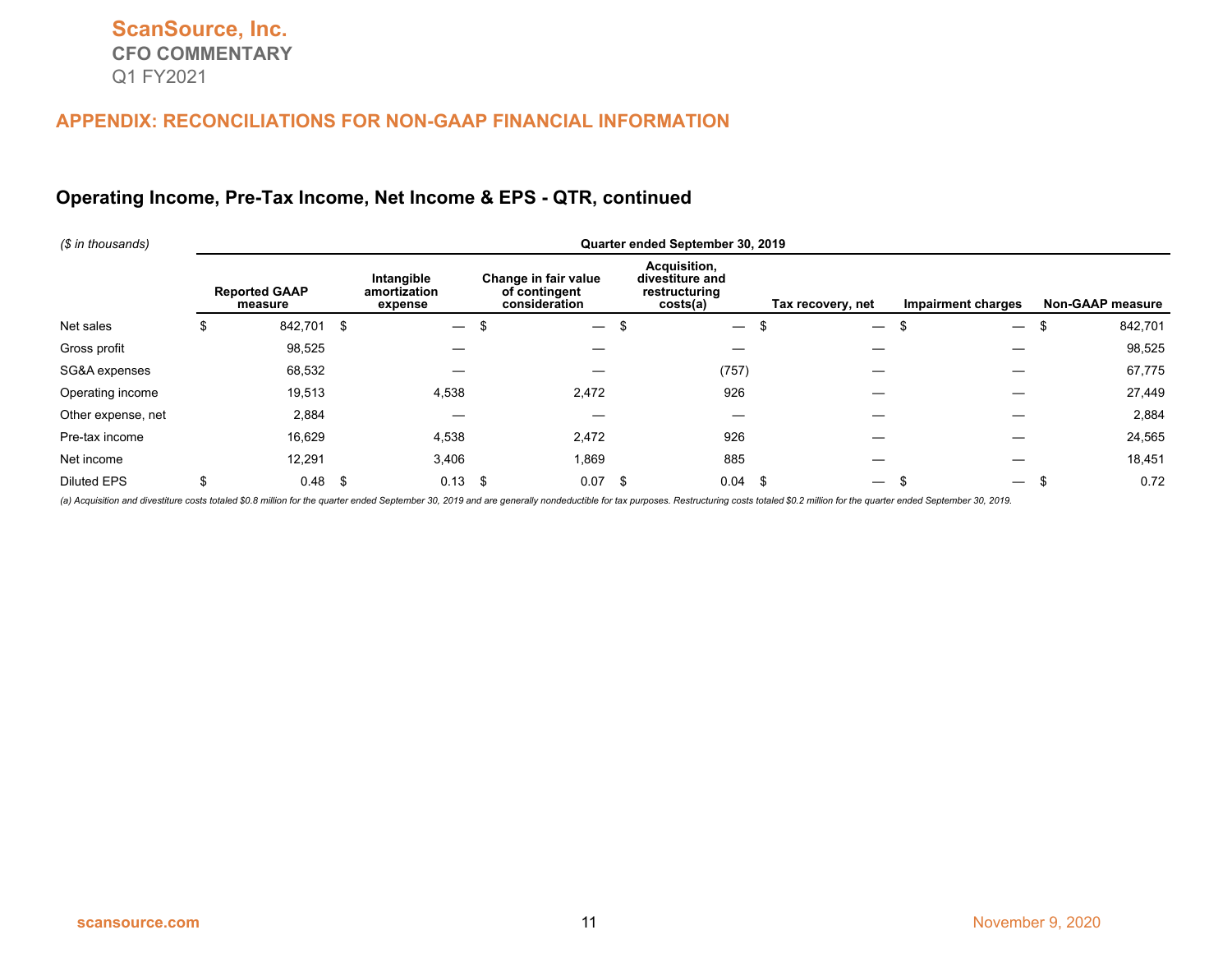#### **Net Sales, Constant Currency and Excluding Acquisitions (Organic Growth) - QTR**

| (\$ in thousands)                                                                                             | <b>WW Barcode.</b><br><b>NW &amp; Security</b> | WW Comms, &<br><b>Services</b> | Consolidated                |  |
|---------------------------------------------------------------------------------------------------------------|------------------------------------------------|--------------------------------|-----------------------------|--|
| For the quarter ended September 30, 2020:                                                                     |                                                |                                |                             |  |
| Q1 FY21 net sales, including Divestitures                                                                     | \$<br>638,385                                  | \$<br>264,005                  | \$<br>902,390               |  |
| <b>Divestitures</b>                                                                                           | (114, 808)                                     | (30, 240)                      | (145, 048)                  |  |
| Q1 FY21 net sales, as reported                                                                                | \$<br>523,577                                  | \$<br>233,765                  | \$<br>757,342               |  |
| Foreign exchange impact (a)                                                                                   | 7,724                                          | 17,440                         | 25,164                      |  |
| Q1 FY21 net sales, constant currency excluding Divestitures (non-GAAP)                                        | 531,301                                        | \$<br>251,205                  | 782,506                     |  |
| For the quarter ended September 30, 2019:<br>Q1 FY20 net sales, including Divestitures<br><b>Divestitures</b> | \$<br>697,791<br>(116, 604)                    | \$<br>300,627<br>(39, 113)     | \$<br>998,418<br>(155, 717) |  |
| Q1 FY20 net sales, as reported                                                                                | 581,187                                        | \$<br>261,514                  | \$<br>842,701               |  |
| Y/Y % Change:<br><b>Including Divestitures</b>                                                                | (8.5)%                                         | $(12.2)\%$                     | $(9.6)\%$                   |  |
| As reported<br>Constant currency, excluding Divestitures and acquisitions (organic growth)                    | (9.9)%<br>(8.6)%                               | $(10.6)\%$<br>(3.9)%           | $(10.1)\%$<br>(7.1)%        |  |
|                                                                                                               |                                                |                                |                             |  |

(a) Year-over-year sales growth excluding the translation impact of changes in foreign currency rates. Calculated by translating net sales for the quarter ended September 30, 2020 into U.S. dollars using<br>the weighted-avera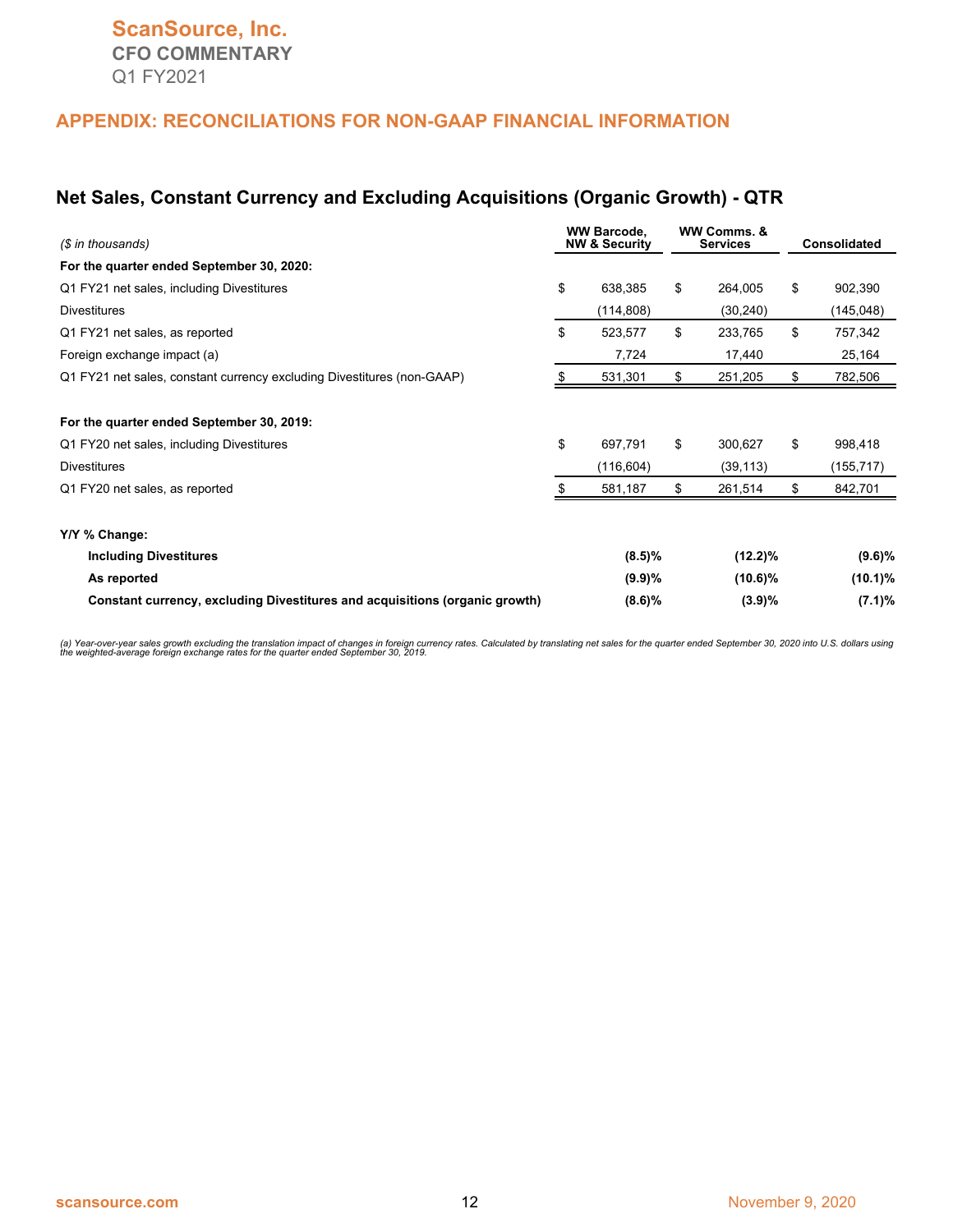#### **Highlights by Segment - QTR**

| (\$ in thousands)                                  | Quarter Ended September 30, 2020 |                                       |                                                        |                                                            |                              |                                 |                     |  |  |  |
|----------------------------------------------------|----------------------------------|---------------------------------------|--------------------------------------------------------|------------------------------------------------------------|------------------------------|---------------------------------|---------------------|--|--|--|
|                                                    | <b>Reported GAAP</b><br>measure  | Intangible<br>amortization<br>expense | Change in fair<br>value of contingent<br>consideration | Acquisition,<br>Divestiture, and<br>Restructuring<br>costs | Tax reform and<br>settlement | Impairment<br>charges           | Non-GAAP<br>measure |  |  |  |
| <b>Worldwide Barcode, NW &amp; Security:</b>       |                                  |                                       |                                                        |                                                            |                              |                                 |                     |  |  |  |
| Net sales                                          | 523,577                          |                                       |                                                        |                                                            |                              | \$<br>$\overline{\phantom{0}}$  | 523,577             |  |  |  |
| Gross Profit                                       | 41,085                           |                                       |                                                        |                                                            |                              | \$<br>$\overline{\phantom{0}}$  | 41,085              |  |  |  |
| Gross profit margin %                              | 7.8 %                            | $-$ %                                 | $-$ %                                                  | $-$ %                                                      | $-$ %                        | $-$ %                           | 7.8 %               |  |  |  |
| Operating income                                   | 2,147                            | 1,968                                 |                                                        | —                                                          |                              | -\$<br>$\overline{\phantom{0}}$ | 4,115               |  |  |  |
| Operating income margin %                          | 0.4%                             | $-$ %                                 | $-$ %                                                  | $-$ %                                                      | $-$ %                        | $-$ %                           | $0.8 \%$            |  |  |  |
| <b>Worldwide Communications &amp;</b><br>Services: |                                  |                                       |                                                        |                                                            |                              |                                 |                     |  |  |  |
| Net sales                                          | 233,765                          |                                       |                                                        |                                                            |                              | -S<br>$\overline{\phantom{0}}$  | 233,765             |  |  |  |
| Gross Profit                                       | 39,694                           |                                       |                                                        |                                                            |                              | -\$<br>$\overline{\phantom{0}}$ | 39,694              |  |  |  |
| Gross profit margin %                              | 17.0 %                           | $-$ %                                 | $-$ %                                                  | $-$ %                                                      | $-$ %                        | $-$ %                           | 17.0 %              |  |  |  |
| Operating income                                   | 8,253                            | 2,885                                 | 516                                                    |                                                            |                              | -\$<br>$\overline{\phantom{0}}$ | 11,654              |  |  |  |
| Operating income margin %                          | 3.5%                             | $-$ %                                 | $-$ %                                                  | $-$ %                                                      | $-$ %                        | $-$ %                           | 5.0 %               |  |  |  |

#### *(\$ in thousands)* **Quarter Ended June 30, 2020 Reported GAAP measure Intangible amortization expense Change in fair value of contingent consideration Acquisition, Divestiture, and Restructuring costs Tax reform and settlement Impairment charges Non-GAAP measure Worldwide Barcode, NW & Security:** Net sales 447,812 — — — — — \$ 447,812 Gross Profit 37,289 — — — — — \$ 37,289 Gross profit margin % 6.3 % 5 % 5 % 5 % 5 % 5 % 5 % 5 % 6.3 % 6.3 % 6.3 % 6.3 % 6.3 % 6.3 % 6.3 % 6.3 % 6.3 % 6.3 % 6.3 % 6.3 % 6.3 % 6.3 % 6.3 % 6.3 % 6.3 % 6.3 % 6.3 % 6.3 % 6.3 % 6.3 % 6.3 % 6.3 % 6.3 % 6.3 % 6.3 % 6.3 Operating income (112,669) 1,968 — — (4,648) 119,037 \$ 3,688 Operating income margin %  $(25.2)$ %  $-$  %  $-$  %  $-$  %  $-$  %  $-$  %  $-$  %  $-$  % 0.8 %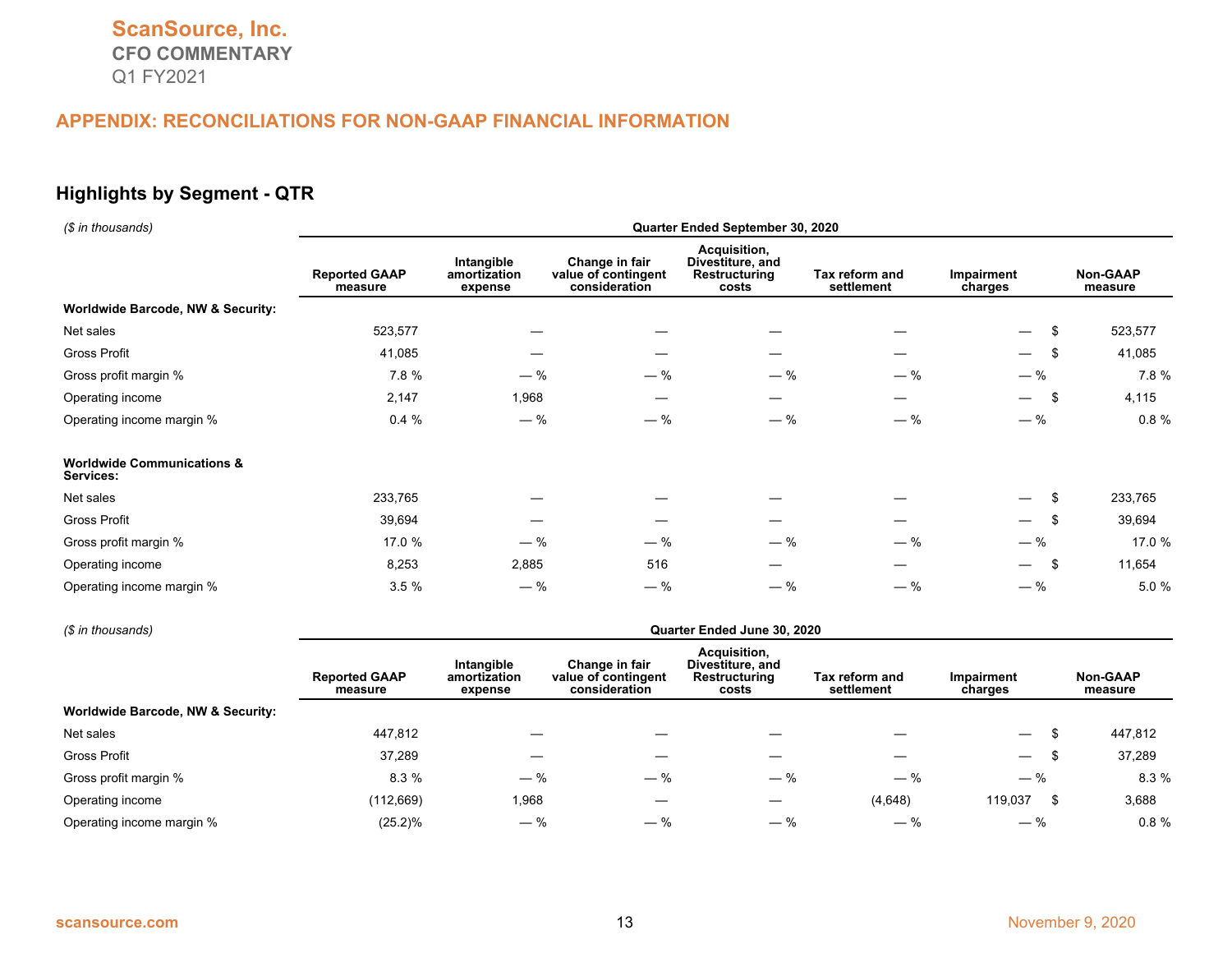| <b>Worldwide Communications &amp;</b><br>Services: |         |                               |                          |                                 |                          |                                 |         |
|----------------------------------------------------|---------|-------------------------------|--------------------------|---------------------------------|--------------------------|---------------------------------|---------|
| Net sales                                          | 188,638 |                               |                          |                                 | $\overline{\phantom{m}}$ | $\hspace{0.1mm}-\hspace{0.1mm}$ | 188,638 |
| Gross Profit                                       | 36,858  | $\overbrace{\phantom{13333}}$ | $\overline{\phantom{m}}$ | $\hspace{0.1mm}-\hspace{0.1mm}$ | $\overline{\phantom{m}}$ | $\hspace{0.1mm}-\hspace{0.1mm}$ | 36,858  |
| Gross profit margin %                              | 19.5 %  | $-$ %                         | $-$ %                    | $-$ %                           | $-$ %                    | $-$ %                           | 19.5 %  |
| Operating income                                   | 540     | 2,978                         | 674                      |                                 | (1,095)                  | 1,433                           | 4,530   |
| Operating income margin %                          | 0.3%    | $-$ %                         | $-$ %                    | $-$ %                           | $-$ %                    | $-$ %                           | 2.4%    |

*(\$ in thousands)* **Quarter Ended September 30, 2019 Reported GAAP measure Intangible amortization expense Change in fair value of contingent consideration Acquisition, Divestiture, and Restructuring costs Tax reform and settlement Impairment charges Non-GAAP measure Worldwide Barcode, NW & Security:** Net sales 581,187 — — — — — \$ 581,187 Gross Profit 50,289 — — — — — \$ 50,289 Gross profit margin % 6.7 % 5.7 % 5.7 % 5.7 % 5.7 % 5.7 % 5.7 % 5.7 % 6.7 % 5.7 % 5.7 % 5.7 % 6.7 % 6.7 % 6.7 % Operating income 11,071 1,968 — — — — \$ 13,039 Operating income margin % 1.9 %  $-$  %  $-$  %  $-$  %  $-$  %  $-$  %  $-$  %  $-$  %  $-$  %  $-$  % 2.2 % **Worldwide Communications & Services:** Net sales 261,514 — — — — — \$ 261,514 Gross Profit 48,236 — — — — — \$ 48,236 Gross profit margin % 18.4 % — % — % — % — % — % 18.4 % Operating income 9,199 2,570 2,472 169 5 14,410 Operating income margin %  $3.5\%$   $-$  %  $-$  %  $-$  %  $-$  %  $-$  %  $-$  %  $-$  %  $-$  %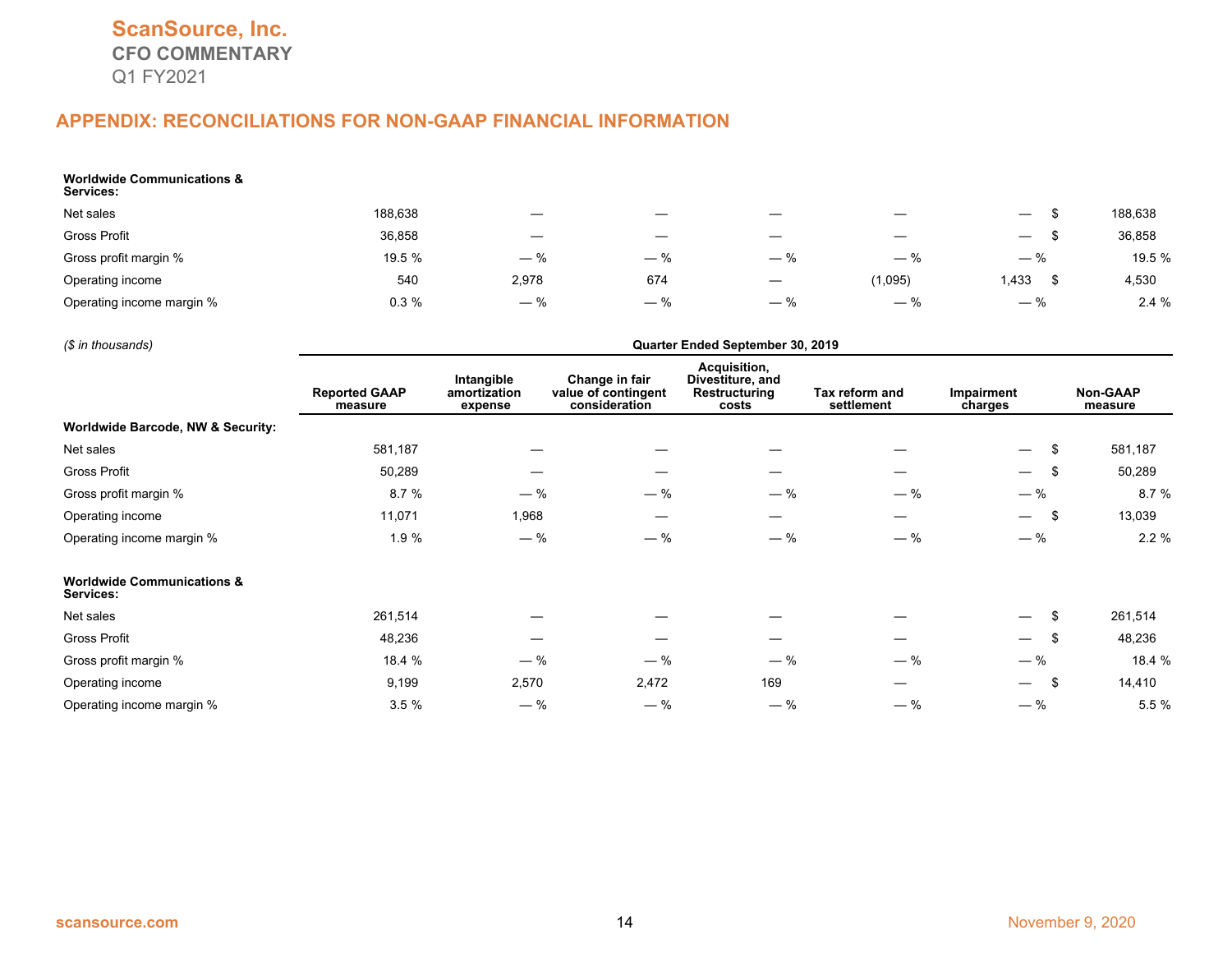#### **Average Return on Invested Capital - QTR**

| (\$ in thousands)                                            |    | Q1 FY21 |    | Q4 FY20    |    | Q3 FY20   |    | Q2 FY20   |    | Q1 FY20   |  |
|--------------------------------------------------------------|----|---------|----|------------|----|-----------|----|-----------|----|-----------|--|
| Adjusted return on invested capital (ROIC), annualized (a)   |    | 8.4%    |    | 4.0%       |    | 6.0%      |    | 9.9%      |    | 9.6%      |  |
| Reconciliation of Net Income to Adjusted EBITDA              |    |         |    |            |    |           |    |           |    |           |  |
| Net (loss) income from continuing operations - GAAP          | \$ | (115)   | \$ | (108, 859) | \$ | 5,716     | \$ | 11,626    | \$ | 12,291    |  |
| Plus:                                                        |    |         |    |            |    |           |    |           |    |           |  |
| Interest expense                                             |    | 1,913   |    | 2,497      |    | 3,098     |    | 3,312     |    | 3,317     |  |
| Income taxes                                                 |    | (47)    |    | (4,091)    |    | 2,797     |    | 4,407     |    | 4,338     |  |
| Depreciation and amortization                                |    | 8,710   |    | 8,743      |    | 8,986     |    | 9,081     |    | 8,518     |  |
| <b>EBITDA</b>                                                |    | 10,461  |    | (101, 710) |    | 20,597    |    | 28,426    |    | 28,464    |  |
| Adjustments:                                                 |    |         |    |            |    |           |    |           |    |           |  |
| Change in fair value of contingent consideration             |    | 516     |    | 674        |    | 618       |    | 3,176     |    | 2,472     |  |
| Tax recovery, net                                            |    |         |    | (8, 424)   |    | (2,320)   |    |           |    |           |  |
| Acquisition and divestiture costs                            |    | 498     |    | 1,311      |    | 781       |    | 1,151     |    | 757       |  |
| Restructuring costs                                          |    | 8,268   |    |            |    | 169       |    | 266       |    | 169       |  |
| Impairment charges                                           |    |         |    | 120,470    |    |           |    |           |    |           |  |
| Adjusted EBITDA (numerator for ROIC) (non-GAAP)              | \$ | 19,743  | \$ | 12,321     | \$ | 19,845    | \$ | 33,019    | \$ | 31,862    |  |
| <b>Invested Capital Calculation</b>                          |    |         |    |            |    |           |    |           |    |           |  |
| Equity - beginning of the quarter                            | \$ | 678.246 | \$ | 897,678    | \$ | 927,580   | \$ | 905,751   | \$ | 914,129   |  |
| Equity - end of quarter                                      |    | 671,227 |    | 678,246    |    | 897,678   |    | 927,580   |    | 905,751   |  |
| Adjustments:                                                 |    |         |    |            |    |           |    |           |    |           |  |
| Change in fair value of contingent consideration, net of tax |    | 390     |    | 510        |    | 467       |    | 2,401     |    | 1,869     |  |
| Tax recovery, net and related interest income, net of tax    |    |         |    | (6, 247)   |    | (1,754)   |    |           |    |           |  |
| Acquisition and divestiture costs                            |    | 498     |    | 1,311      |    | 781       |    | 1,151     |    | 757       |  |
| Asset impairment, net of tax                                 |    |         |    | 114,398    |    |           |    |           |    |           |  |
| Restructuring costs, net of tax                              |    | 6,250   |    |            |    | 125       |    | 196       |    | 128       |  |
| Impact of Planned Divestitures, net of tax                   |    | 11,704  |    | 108,403    |    | 4,003     |    | 260       |    | 761       |  |
| Average equity                                               |    | 684,158 |    | 897,150    |    | 914,440   |    | 918,670   |    | 911,698   |  |
| Average funded debt (b)                                      |    | 243,268 |    | 337,973    |    | 405,533   |    | 411,614   |    | 407,306   |  |
| Invested capital (denominator for ROIC) (non-GAAP)           | \$ | 927,426 | S. | 1,235,123  | \$ | 1,319,973 | \$ | 1,330,284 | S  | 1,319,004 |  |

(a) Calculated as net income plus interest expense, income taxes, depreciation and amortization (EBITDA), annualized divided by invested capital for the period. Adjusted EBITDA reflects other<br>adjustments for non-GAAP measu

*(b) Average funded debt, which includes both continuing and discontinued operations, is calculated as the daily average amounts outstanding on our short-term and long-term interest-bearing debt.*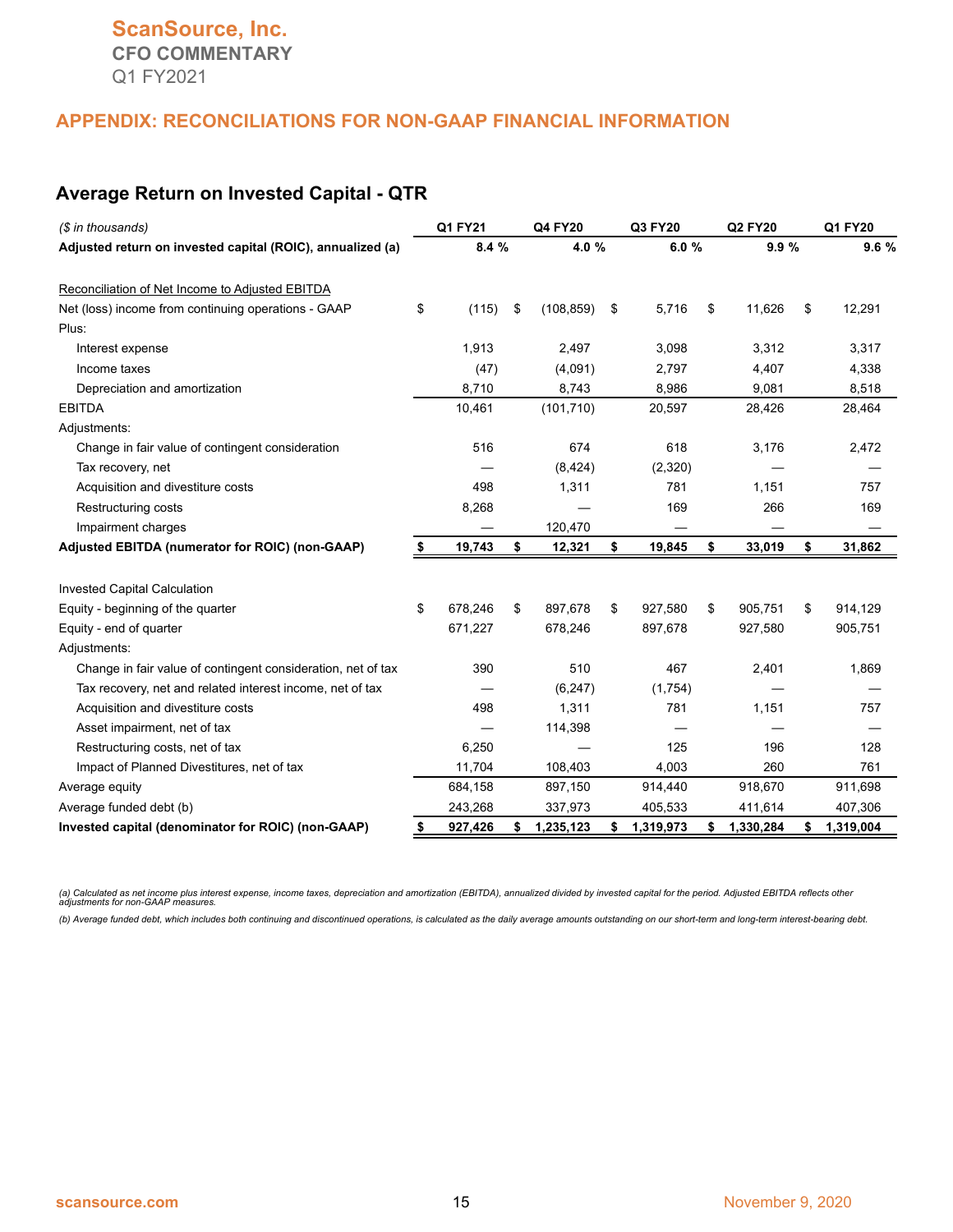# **ScanSource, Inc. CFO COMMENTARY** Q1 FY2021

#### **APPENDIX: RECONCILIATIONS FOR NON-GAAP FINANCIAL INFORMATION**

#### **Net Debt and EBITDA Metrics**

| (\$ in thousands)                                          | Q1 FY21          | Q4 FY20         | Q3 FY20    | <b>Q2 FY20</b> | Q1 FY20   |
|------------------------------------------------------------|------------------|-----------------|------------|----------------|-----------|
| Debt of continuing operations(Q/E)                         | \$<br>148,799 \$ | 218,728 \$      | 281,951 \$ | 280,791 \$     | 286,616   |
| Debt of discontinued operations (Q/E)                      | 19,932           | 28,228          | 38,645     | 76,954         | 83,714    |
| Consolidated debt (Q/E)                                    | 168,731          | 246,956         | 320,596    | 357,745        | 370,330   |
| Less:                                                      |                  |                 |            |                |           |
| Cash and cash equivalents of continuing operations (Q/E)   | (49, 889)        | (29, 485)       | (29, 758)  | (38, 773)      | (24, 351) |
| Cash and cash equivalents of discontinued operations (Q/E) | (5,678)          | (4,970)         | (4,838)    | (3,232)        | (1,526)   |
| Consolidated cash and cash equivalents (Q/E)               | (55, 567)        | (34, 455)       | (34, 596)  | (42,005)       | (25, 877) |
| Net debt (Q/E)                                             | 113,164 \$       | 212,501 \$      | 286,000 \$ | 315,740 \$     | 344,453   |
| Reconciliation of Net Income to Adjusted EBITDA            |                  |                 |            |                |           |
| Net (loss) income from continuing operations - GAAP        | \$<br>$(115)$ \$ | $(108, 859)$ \$ | 5,716 \$   | 11,626 \$      | 12,291    |
| Plus:                                                      |                  |                 |            |                |           |
| Interest expense                                           | 1,913            | 2,497           | 3,098      | 3,312          | 3,317     |
| Income taxes                                               | (47)             | (4,091)         | 2,797      | 4,407          | 4,338     |
| Depreciation and amortization                              | 8,710            | 8,743           | 8,986      | 9,081          | 8,518     |
| <b>EBITDA</b>                                              | 10,461           | (101, 710)      | 20,597     | 28,426         | 28,464    |
| Adjustments:                                               |                  |                 |            |                |           |
| Change in fair value of contingent consideration           | 516              | 674             | 618        | 3,176          | 2,472     |
| Tax recovery, net                                          |                  | (8, 424)        | (2,320)    |                |           |
| Acquisition and divestiture costs                          | 498              | 1,311           | 781        | 1,151          | 757       |
| Restructuring costs                                        | 8,268            |                 | 169        | 266            | 169       |
| Impairment charges                                         |                  | 120,470         |            |                |           |
| Adjusted EBITDA (non-GAAP)                                 | \$<br>19,743 \$  | 12,321 \$       | 19,845 \$  | 33,019 \$      | 31,862    |
| Adjusted EBITDA, TTM (a)                                   | 84,929 \$        | 97,047 \$       | 119,925 \$ | 135,627 \$     | 141,778   |
| Net Debt / Adjusted EBITDA, TTM (a)                        | 1.3x             | 2.2x            | 2.4x       | 2.3x           | 2.4x      |

*(a) Adjusted EBITDA for the trailing 12-month period*